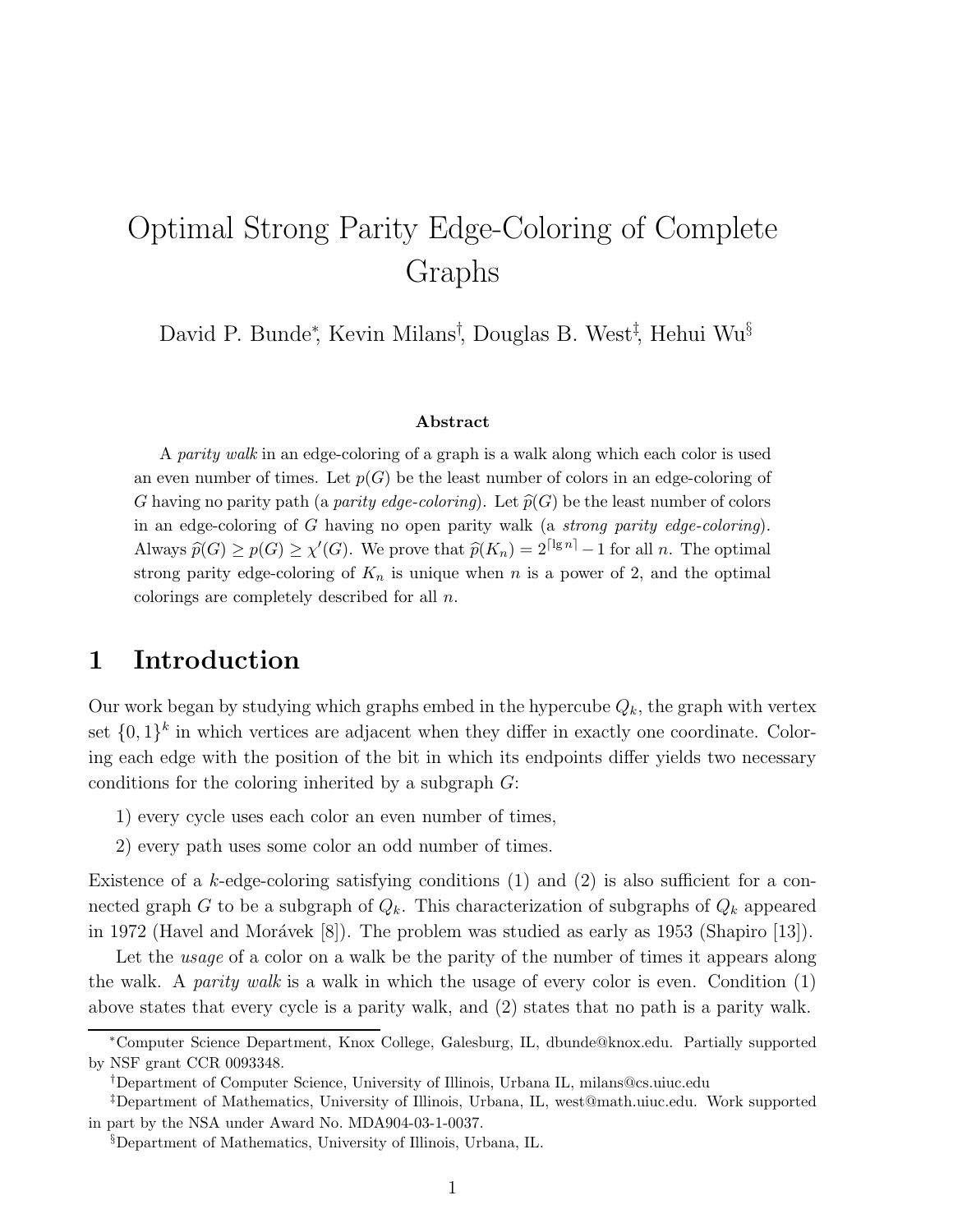In general, a *parity edge-coloring* is an edge-coloring with no parity path, and a *strong* parity edge-coloring (spec) is an edge-coloring with no open parity walk (that is, every parity walk is closed). Some graphs embed in no hypercube, but giving the edges distinct colors produces a spec for any graph. Hence the *parity edge-chromatic number*  $p(G)$  and the *strong* parity edge-chromatic number  $\widehat{p}(G)$ , defined respectively to be the minimum numbers of colors in a parity edge-coloring of  $G$  and in a spec of  $G$ , are well defined. Elementary results on these parameters appear in [5].

When T is a tree,  $\widehat{p}(T) = p(T) = k$ , where k is the least integer such that T embeds in  $Q_k$  [5]. Since incident edges of the same color would form a parity path of length 2, every parity edge-coloring is a proper edge-coloring, and hence  $p(G) \geq \chi'(G)$ , where  $\chi'(G)$  denotes the edge-chromatic number. Although there are graphs G with  $\hat{p}(G) > p(G)$  [5], it remains unknown how large  $\widehat{p}(G)$  can be when  $p(G) = k$ . It also remains unknown whether there is a bipartite graph G with  $\widehat{p}(G) > p(G)$ .

When *n* is a power of 2, we will prove that the complete graph  $K_n$  has a unique optimal spec (up to isomorphism), which will help us determine  $\hat{p}(K_n)$  for all n. With a suitable naming of the vertices, we call this edge-coloring of  $K_n$  the "canonical" coloring.

**Definition 1.1** For  $A \subseteq \mathbb{F}_2^k$ , let  $K(A)$  be the complete graph with vertex set A. The canonical coloring of  $K(A)$  is the edge-coloring f defined by  $f(uv) = u + v$ , where  $u + v$  is binary vector addition. When  $n = 2^k$ , letting  $A = \mathbb{F}_2^k$  yields the canonical coloring of  $K_n$ .

**Lemma 1.2** For  $A \subseteq \mathbb{F}_2^k$ , the canonical coloring of  $K(A)$  is a spec. Consequently, if  $n = 2^k$ , then  $\widehat{p}(K_n) = p(K_n) = \chi'(K_n) = n - 1$ .

**Proof.** If W is an open walk, then its endpoints differ in some bit i. Thus in the canonical coloring the total usage of colors flipping bit  $i$  along  $W$  is odd, and hence some color has odd usage on W. The canonical coloring of  $K(\mathbb{F}_2^k)$  uses  $2^k - 1$  colors (the color  $0^k$  is not used). The lower bound follows from  $\widehat{p}(G) \geq p(G) \geq \chi'(G) \geq \Delta(G)$ .

Since every complete graph is a subgraph of the next larger complete graph, we obtain  $\widehat{p}(K_n) \leq 2^{\lceil \lg n \rceil} - 1$ . In Section 2, we prove that this upper bound is exact. Our proof is expressed using linear subspaces of binary vector spaces.

Parity edge-coloring relates to a less restrictive problem. A walk of length 2k is repetitive if the ith and  $(k + i)$ th edges have the same color, for  $1 \leq i \leq k$ . A Thue coloring is an edge-coloring with no repetitive path, and the Thue number  $t(G)$  is the minimum number of colors in a Thue coloring of G. Every parity edge-coloring is a Thue coloring, so  $t(G) \leq p(G)$ . Alon, Grytczuk, Hałuszczak, and Riordan [2] observed that the canonical coloring yields  $t(K_n) \leq 2^{\lceil \lg n \rceil} - 1$ . It seems no good lower bounds on  $t(K_n)$  are known. By our result, a Thue coloring of  $K_n$  better than the canonical coloring must contain an open parity walk.

To further motivate our focus on complete graphs, we show that our main result strengthens a special case of Yuzvinsky's Theorem on sums of binary vectors. To state it, we need the Hopf–Stiefel function from the theory of quadratic forms.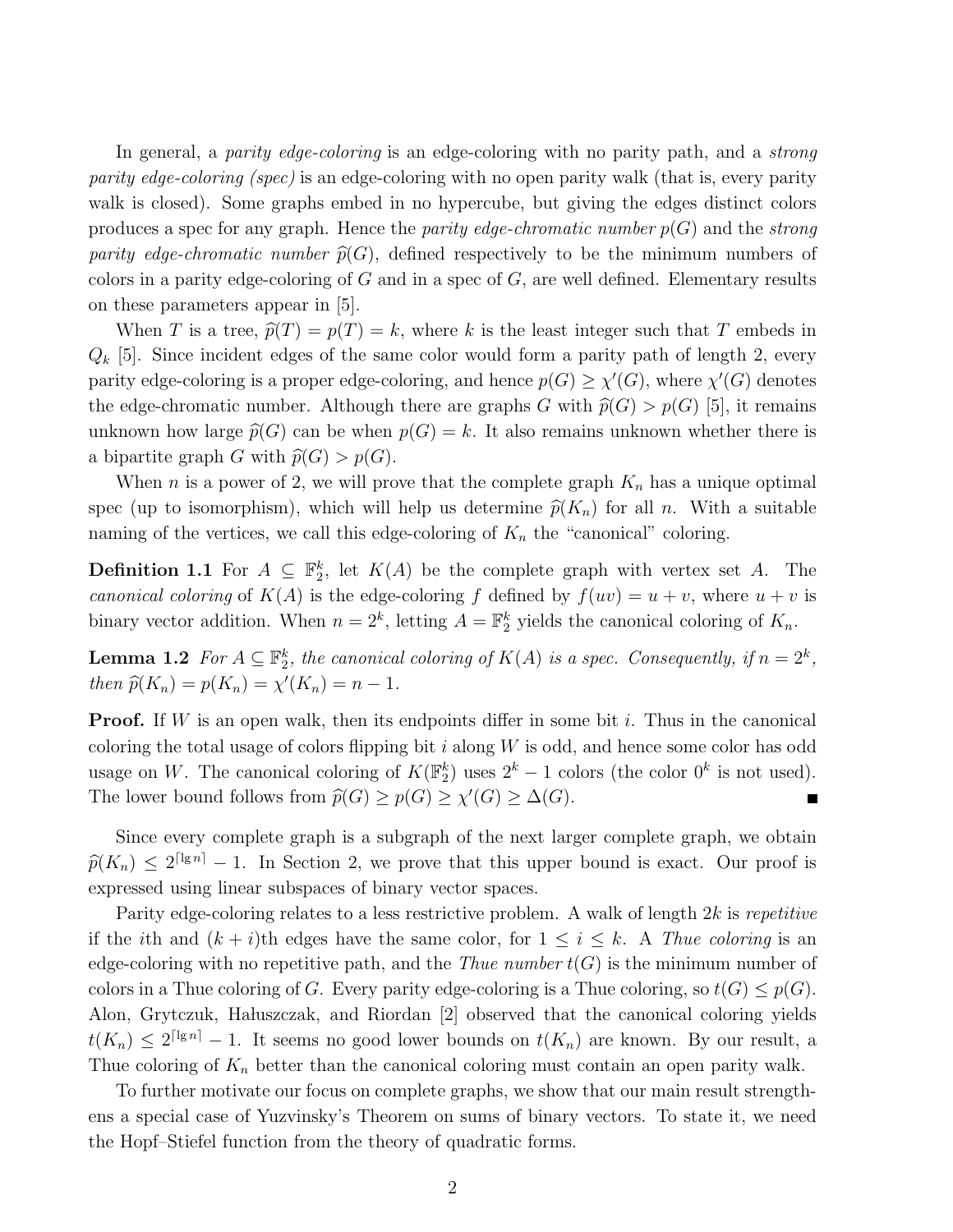**Definition 1.3** (Hopf [9], Stiefel [14]) For positive integers r and s, define  $r \circ s$  to be the least integer *n* such that  $(x + y)^n$  is in the ideal of  $\mathbb{F}_2[x, y]$  generated by  $x^r$  and  $y^s$ .

In non-algebraic language, the definition has the following equivalent phrasing:  $r \circ s$  is the least *n* such that  $\binom{n}{k}$ k is even for each k with  $n - s < k < r$ . The condition becomes vacuous if  $n \ge r + s - 1$ , so trivially  $r \circ s \le r + s - 1$ .

**Theorem 1.4** (Yuzvinsky [15]) For  $A, B \subseteq \mathbb{F}_2^k$ , let  $C = \{a + b : a \in A, b \in B\}$ . If  $|A| = r$ and  $|B| = s$ , then  $|C| \geq r \circ s$ .

Generalizations and alternative proofs of Yuzvinsky's Theorem appear in [1], [4], [6]. The theorem is related to our results via a simple formula for the Hopf–Stiefel function recently proved by Plagne  $[12]$ . Subsequently, Károlyi  $[10]$  gave a short inductive proof. See [7] for a thorough survey of alternative formulas, related results, and generalizations.

**Theorem 1.5** (Plagne [12], Károlyi [10])  $r \circ s = \min_{k \in \mathbb{N}} \left\{ 2^k \left( \left\lceil \frac{r}{2^k} \right\rceil \right) \right\}$  $\left[\frac{r}{2^k}\right] + \left[\frac{s}{2^k}\right]$  $\frac{s}{2^k}$  | -1) }.

When  $A = B$  and both have size r, the minimization yields  $r \circ r = 2^{\lceil \lg r \rceil}$ . Yuzvinsky's Theorem for this case says that every canonical coloring of  $K_r$  uses at least  $2^{\lceil \lg r \rceil} - 1$  colors. Our result shows that in the more general family of strong parity edge-colorings, it remains true that at least  $2^{\lceil \lg r \rceil} - 1$  colors are needed.

The canonical coloring extends to complete bipartite graphs in a natural way: if  $A, B \subseteq$  $\mathbb{F}_2^k$  and  $K(A, B)$  is the complete bipartite graph with partite sets A and B, then the edgecoloring defined by  $f(ab) = a + b$  is a spec. The bound in Yuzvinsky's Theorem is always tight (see [6]); that is, for  $r, s \leq 2^k$  there exist  $A, B \subseteq \mathbb{F}_2^k$  with  $|A| = r, |B| = s$ , and  $|C| = r \circ s$ . Consequently,  $\hat{p}(K_{r,s}) \leq r \circ s$ . We conjecture that equality holds. A direct proof in the graph-theoretic setting would strengthen all cases of Yuzvinsky's Theorem.

Conjecture 1.6  $\widehat{p}(K_{r,s}) = r \circ s$ .

#### 2 The Lower Bound

In this section, we use the closure of linear spaces under addition to prove that  $\hat{p}(K_n) \geq$  $2^{\lceil \lg n \rceil} - 1$ . The main idea is to introduce an additional vertex without needing additional colors until a power of 2 is reached. We begin by proving that every optimal spec of  $K_n$  is a canonical coloring when  $n$  is a power of 2.

**Definition 2.1** An edge-coloring f of a graph G satisfies the  $\frac{1}{4}$ -constraint if whenever  $f(uv) = f(xy)$  and  $vx \in E(G)$ , also  $uy \in E(G)$  and  $f(uy) = f(vx)$ .

**Lemma 2.2** If f is a parity edge-coloring in which every color class is a perfect matching, then f satisfies the 4-constraint.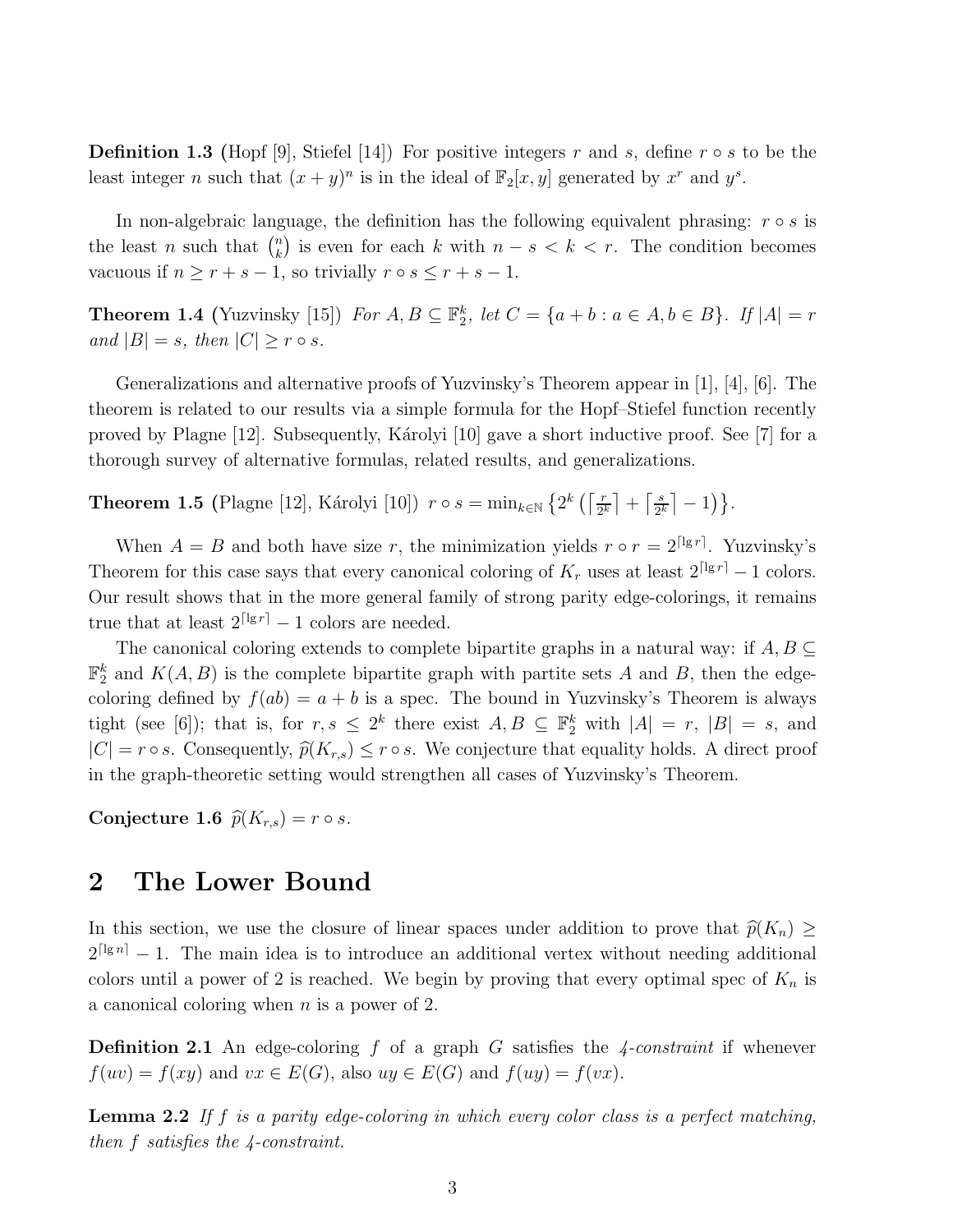**Proof.** Otherwise, given  $f(uv) = f(xy)$ , the edge of color  $f(vx)$  incident to u forms a parity path of length 4 with  $uv, vx$ , and  $xy$ .

**Theorem 2.3** If f is a parity edge-coloring of  $K_n$  in which every color class is a perfect matching, then f is a canonical coloring and n is a power of 2.

**Proof.** Every edge is a canonically colored  $K_2$ . Let R be a largest vertex set such that  $|R|$ is a power of 2 and f restricts to a canonical coloring on R. Define j by  $|R| = 2^{j-1}$ . Let  $\phi$ be a bijection from R to  $\mathbb{F}_2^{j-1}$  under which f is the canonical coloring. We prove the claim by showing that if  $|R| < n$ , then f canonically colors a subgraph twice as big.

Since f is canonical on R, every color used within R by f is used on a perfect matching of R. The vertices of R have other neighbors in  $K_n$ , so there is a color c not used within R. Since c is used on a perfect matching, c matches R to some set U. Let  $R' = R \cup U$ . Define  $\phi' : R' \to \mathbb{F}_2^j$ <sup>j</sup> as follows: for  $x \in R$ , obtain  $\phi'(x)$  by appending 0 to  $\phi(x)$ ; for  $x \in U$ obtain  $\phi'(x)$  by appending 1 to  $\phi(x')$ , where x' is the neighbor of x in color c. Within R', we henceforth refer to the vertices by their names under  $\phi'$ .

By Lemma 2.2, the 4-constraint holds for  $f$ . The 4-constraint copies the coloring from the edges within R to the edges within U. That is, consider  $x', y' \in U$  arising from  $x, y \in R$ , with  $f(xx') = f(yy') = c$ . Now  $f(x'y') = f(xy) = x + y = x' + y'$ , using the 4-constraint, the fact that f is canonical on R, and the definition of  $\phi'$ . Hence f is canonical within U.

Finally, let u be the name of the color on the edge  $0^j u$ , for  $u \in U$ . For any  $v \in R$ , let  $w = u + v$ ; note that  $w \in U$ . Both  $0^j v$  and uw have color v, since f is canonical within R and within U. By applying the 4-constraint to  $\{v^{(j)}, 0^j w, w u\}$ , we conclude that  $f(uv) = f(0^j w) = w$ . Since  $w = u + v$ , this completes the proof that f is canonical on R'.

For a proper edge-coloring of  $K_n$ , the 4-constraint is equivalent to the property that the six edges on any four vertices receive three colors or six colors. Independently of our proof, Keevash and Sudakov [11] proved that if that property holds for a proper edge-coloring with  $n-1$  colors (one where every color class is a perfect matching), then n is a power of 2. They also observed that the canonical coloring has this property. Their proof appears also in [3].

In connection with the uniqueness result, Mubayi asked whether a stability property holds. That is, when n is a power of 2, does there exist a parity edge-coloring or a spec of  $K_n$  that has only  $(1+o(1))n$  colors but is "far" from the canonical coloring?

The main result needs several algebraic observations. Relative to any  $k$ -edge-coloring f, the parity vector  $\pi(W)$  of a walk W is the binary k-tuple whose ith bit agrees in parity with the usage of color i along W. Let the *parity space*  $L_f$  be the set of parity vectors of closed walks. We note that  $L_f$  is a linear subspace of  $\mathbb{F}_2^k$ .

**Lemma 2.4** If f is an edge-coloring of a connected graph  $G$ , then  $L_f$  is a binary vector space.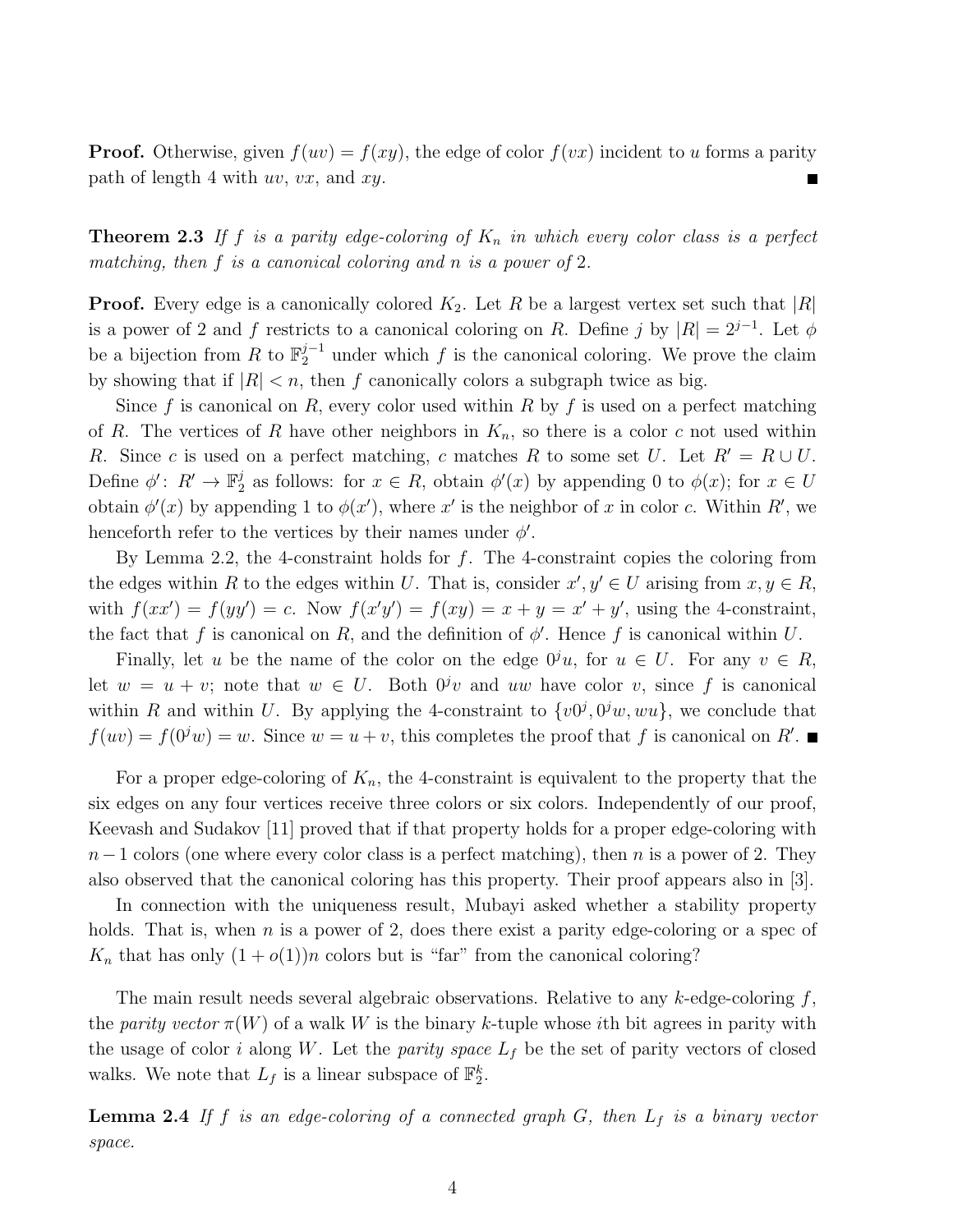**Proof.** Since  $L_f \subseteq \mathbb{F}_2^k$ , it suffices to show that L is closed under addition. Given a  $u, u$ walk W and a v, v-walk W', let P be a u, v-path in G, and let  $\overline{P}$  be its reverse. Following  $W, P, W', \overline{P}$  in succession yields a u, u-walk with parity vector  $\pi(W) + \pi(W')$ .

For a vector space L, let  $w(L)$  be the least number of nonzero coordinates of a nonzero vector in L (set  $w(L) = \infty$  if  $L = \{0\}$ ). For an edge-coloring f of  $K_n$ ,  $w(L_f)$  determines whether f is a spec. Let the *weight* of a vector in  $\mathbb{F}_2^k$  be the number of nonzero entries.

**Lemma 2.5** If an edge-coloring f of a graph G is a spec, then  $w(L_f) \geq 2$ . The converse holds when  $G = K_n$ .

**Proof.** If the parity vector of a closed walk  $W$  has weight 1, then one color has odd usage in W (say on edge e). Now  $W - e$  is an open parity walk, and f is not a spec.

If f is not a spec, then  $\pi(W') = 0$  for some open walk W'. In  $K_n$ , the ends of W' are adjacent, and adding that edge yields a closed walk whose parity vector has weight 1.  $\blacksquare$ 

**Lemma 2.6** For any colors a and b in an optimal spec f of  $K_n$ , there is some closed walk W on which the colors having odd usage are a, b, and one other.

**Proof.** We use Lemma 2.5 repeatedly. Since f is optimal, merging the colors a and b into a single color  $a'$  yields an edge-coloring  $f'$  that is not a spec. Hence under  $f'$  there is a closed walk W on which f' has odd usage for only one color c. Also  $c \neq a'$ , since otherwise f has odd usage on W for only a or b. With  $c \neq a'$  and the fact that f has odd usage for at least two colors on  $W$ , both  $a$  and  $b$  also have odd usage on  $W$ , and  $W$  is the desired walk.

The same idea as in Lemma 2.6 shows that  $w(L_f) \geq 3$  when f is an optimal spec of  $K_n$ , but we do not need this observation. We note, however, that the condition  $w(L_f) \geq 3$  is the condition for  $L_f$  to be the set of codewords for a 1-error-correcting code. Indeed, when  $n = 2<sup>k</sup>$  and f is the canonical coloring,  $L_f$  is a perfect 1-error-correcting code of length  $n-1$ .

A *dominating vertex* in a graph is a vertex adjacent to all others. We use  $d_H(v)$  and  $N_H(v)$  to denote the degree and neighborhood of a vertex v in a graph H.

**Lemma 2.7** If f is an edge-coloring of a graph G with a dominating vertex v, then  $L_f$  is the span of the parity vectors of triangles containing v.

**Proof.** By definition, the span is contained in  $L_f$ . Conversely, consider any  $\pi(W) \in L_f$ . Let S be the set of edges with odd usage in  $W$ , and let H be the spanning subgraph of G with edge set S. Since the total usage at each vertex of W is even, H is an even subgraph of G. Hence H decomposes into cycles, which are closed walks, and  $\pi(W)$  is the sum of the parity vectors of these cycles.

It therefore suffices to show that  $S$  is the set of edges that appear in an odd number of the triangles formed by v with edges of  $H - v$ . Each edge of  $H - v$  is in one such triangle, so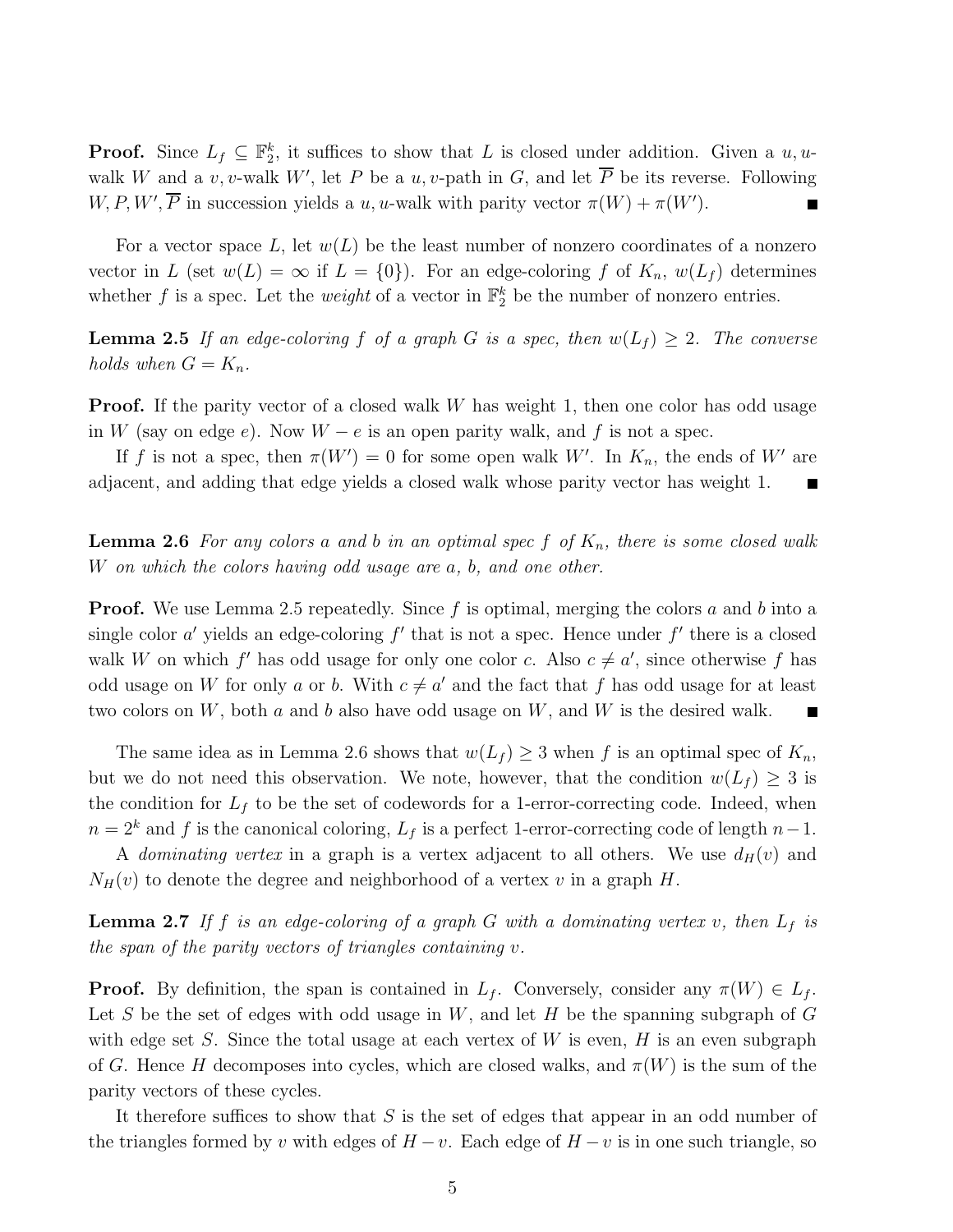we need consider only edges involving  $v$ . An edge  $vw$  lies in an odd number of these triangles if and only if  $d_{H-v}(w)$  is odd, which occurs if and only if  $w \in N_H(v)$ , since  $d_H(w)$  is even. By definition,  $vw \in E(H)$  if and only if vw has odd usage in W and hence lies in S.

**Lemma 2.8** If f is an optimal spec of  $K_n$  that uses some color fewer than  $n/2$  times, then f extends to a spec of  $K_{n+1}$  using the same colors.

**Proof.** View  $K_{n+1}$  as arising from  $K_n$  by adding a vertex u. Let a be a color used fewer than  $n/2$  times by f, and let v be a vertex of  $K_n$  at which a does not appear.

We use f to define f' on  $E(K_{n+1})$ . Let f' agree with f on  $E(K_n)$ , and let  $f'(uv) = a$ . To define f' on each remaining edge uw, first let  $b = f(vw)$ . By Lemma 2.6, there is a closed walk W with odd usage precisely for a and b and some third color c under f. Let  $f'(uw) = c$ .

Note that  $f'$  uses the same colors as f. It remains only to show that  $f'$  is a spec. To do this we prove that  $w(L_{f'}) \geq 2$ , by showing that  $L_{f'} \subseteq L_f$ . By Lemma 2.7, it suffices to show that  $\pi(T) \in L_f$  when T is a triangle in  $K_{n+1}$  containing v.

Triangles not containing u lie in the original graph and have parity vectors in  $L_f$ . Hence we consider the triangle T formed by  $\{u, v, w\}$ . Now  $\pi(T) = \pi(W) \in L_f$ , where W is the walk used to specify  $f'(uw)$ .

**Theorem 2.9**  $\hat{p}(K_n) = 2^{\lceil \lg n \rceil} - 1$ .

**Proof.** If some color class in an optimal spec is not a perfect matching, then  $\hat{p}(K_n)$  =  $\hat{p}(K_{n+1})$ , by Lemma 2.8. This vertex absorption cannot stop before the number of vertices reaches a power of 2, because when every color class is a perfect matching the coloring is canonical, by Theorem 2.3. It cannot continue past  $2^{\lceil \lg n \rceil}$  vertices, since the maximum degree is a lower bound on  $\chi'$  and  $\hat{p}$ . Hence  $\hat{p}(K_n) = \hat{p}(K_{2^{\lceil \lg n \rceil}}) = 2^{\lceil \lg n \rceil} - 1$ .  $\blacksquare$ 

**Corollary 2.10** If f is an optimal spec of  $K_n$ , then f is obtained by deleting vertices from the canonical coloring of  $K_{2^{\lceil \lg n \rceil}}$ .

**Proof.** By Lemma 2.8, we may extend f to an optimal spec f' of  $K_{2^{\lceil \lg n \rceil}}$ ; by Theorem 2.3,  $f'$  is the canonical coloring. Ē

One may ask whether every edge-coloring of  $K_n$  that satisfies the 4-constraint is a spec or a parity edge-coloring. Examples that show the answer is no. Similarly, not every parity edge-coloring of  $K_n$  is a spec. Nevertheless, it may be that every *optimal* parity edge-coloring is a spec. We offer the following conjecture, which in [5] we proved for  $n \leq 16$ .

**Conjecture 2.11**  $p(K_n) = \hat{p}(K_n)$  for every positive integer n.

#### Acknowledgement

We thank Dan Cranston, Will Kinnersley, Brighten Godfrey, Michael Barrus, and Mohit Kumbhat for helpful discussions.